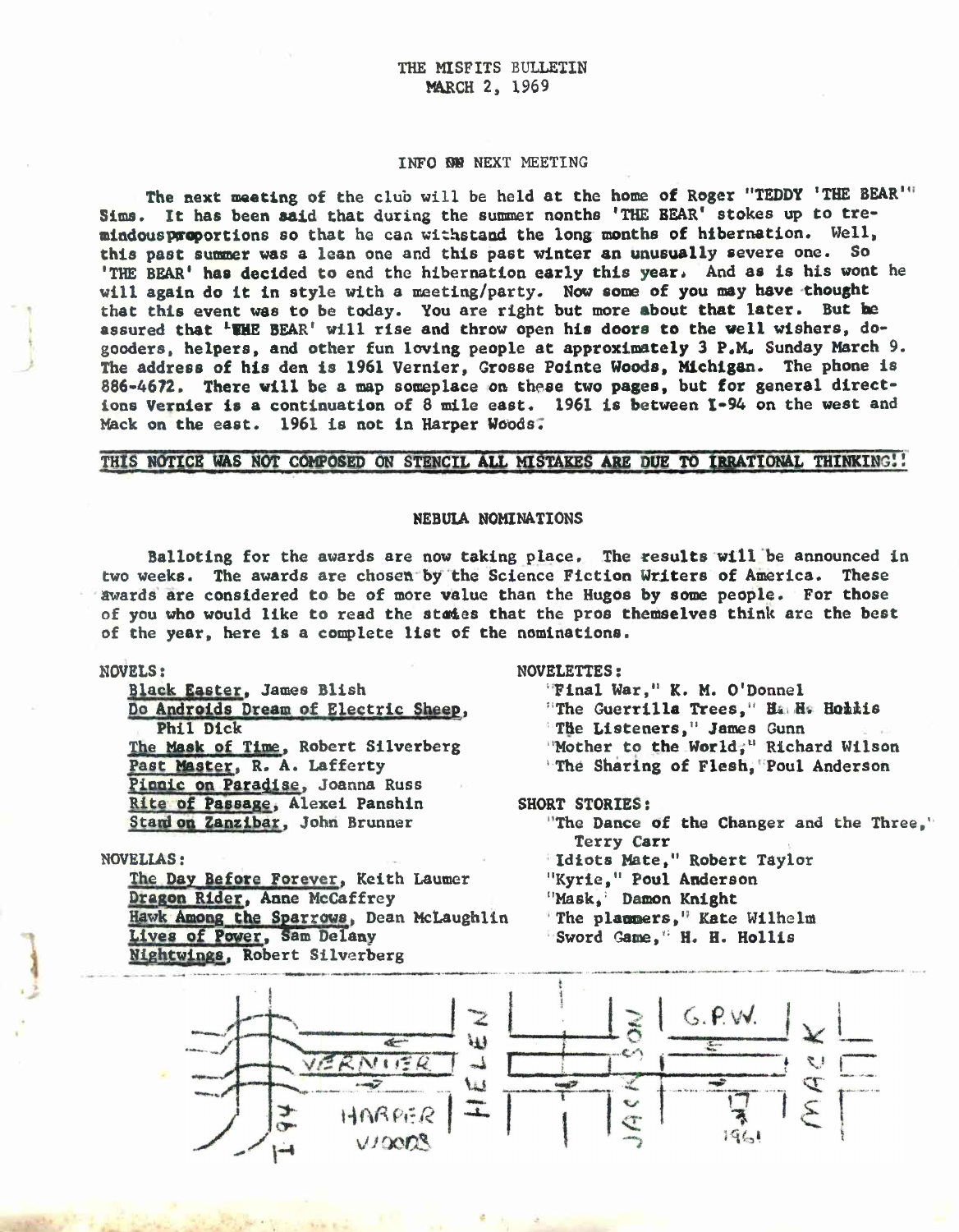$\label{eq:G} \frac{\phi_\alpha^2\mathcal{A}^2\left(\mathcal{L}^2\right)}{2}=\frac{1}{2}\frac{\phi_\alpha^2\phi_\alpha^2\mathcal{L}^2}{\phi_\alpha^2}=\frac{1}{2}\frac{\phi_\alpha^2\phi_\alpha^2}{\phi_\alpha^2}\,.$ 

a provinci komunista (1933)<br>1970 - Paul II, politikar<br>1970 - Papa Perry Association (1930) 

 $\label{eq:2} \lim_{\alpha\rightarrow 0} \frac{1}{\alpha} \sum_{i=1}^n \frac{1}{\alpha_i} \sum_{i=1}^n \frac{1}{\alpha_i} \sum_{i=1}^n \frac{1}{\alpha_i} \sum_{i=1}^n \frac{1}{\alpha_i} \sum_{i=1}^n \frac{1}{\alpha_i} \sum_{i=1}^n \frac{1}{\alpha_i} \sum_{i=1}^n \frac{1}{\alpha_i} \sum_{i=1}^n \frac{1}{\alpha_i} \sum_{i=1}^n \frac{1}{\alpha_i} \sum_{i=1}^n \frac{1}{\alpha_i} \sum_{i=1}^n \frac{1}{\$ 

# $\mathcal{A}^{\text{int}}_{\text{G}}(\mathbb{R}^N_{\text{G}}\mathbb{R}^N_{\text{G}}\mathbb{R}^N_{\text{G}})^{\text{int}}\mathcal{A}^{\text{int}}_{\text{G}}(\mathbb{R}^N_{\text{G}}\mathbb{R}^N_{\text{G}})^{\text{int}}$

计自动操作 计自变化

 $1.419 \pm 0.02$  (  $.321$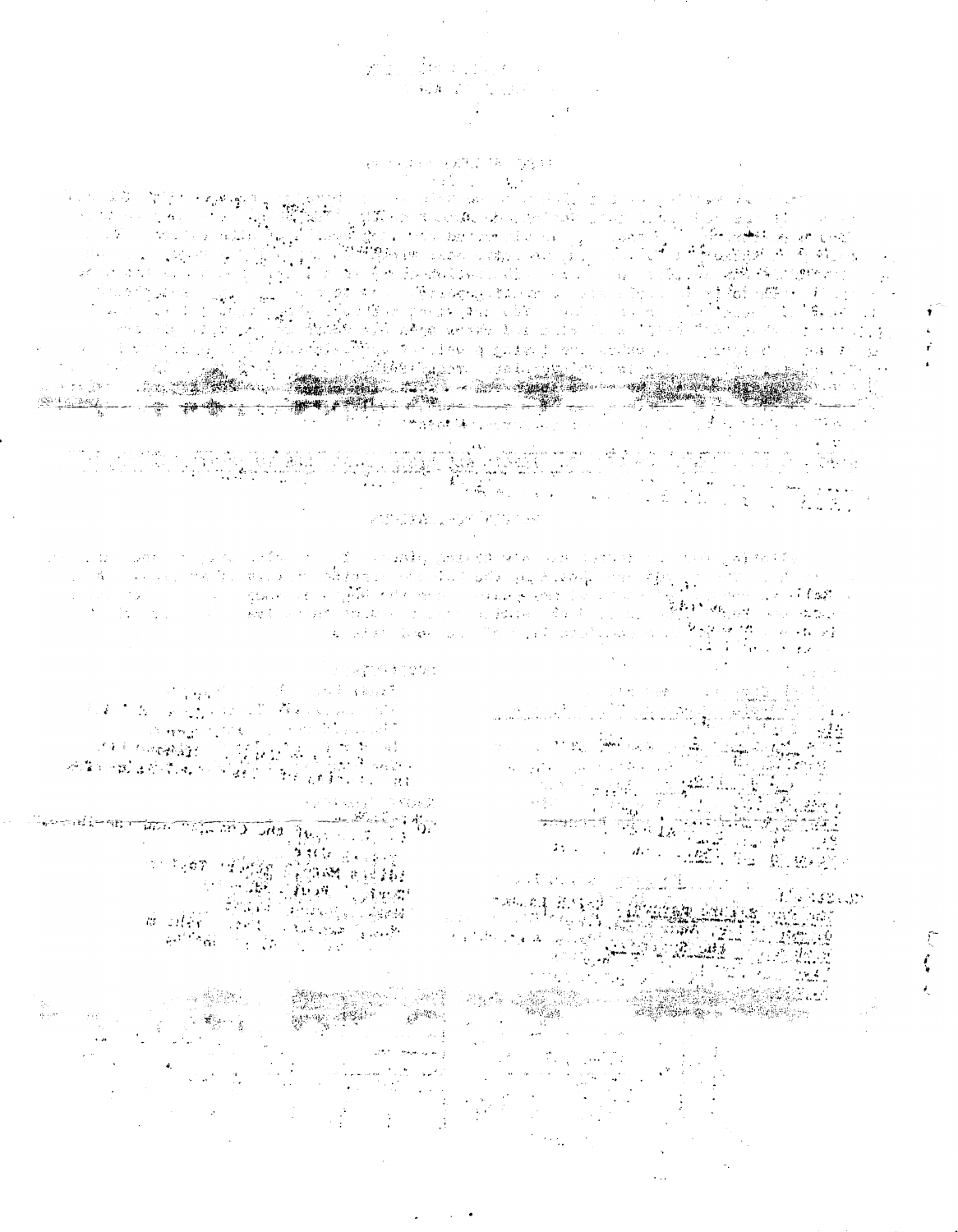#### **HUGO WINNERS**

**Oft our mailing list is a certain Canadian who has written Howard two letters asking for the results of the Hugo balloting for 1968. Since Howard has not found time to write him and because there might be others who are unaware of who won whathere is a 16st of the winners.**

| NOVEL: Lord of Light, Roger Zelazny      | BEST THEATRICAL PRESENTATION: "City on the |
|------------------------------------------|--------------------------------------------|
| NOVBLIA: Weyr Search, Anna McCaffrey     | Edge of Forever," Harlan Ellison. Star     |
| Riders of the Purple Wage,               | Dreck                                      |
| <b>Phil Farmer</b>                       | BEST MAGAZINE: IF, Fred Pohl Editor        |
| NOVELETTE: "Gonna Roll the Bones,"       | BEST PROFESSIONAL ARTIST: Jack Gaughan     |
| Fritz Lieber                             | BEST FANZINE: AMRA, George Scithers        |
| SHORT STORY: "I Have No Mouth and I Must | BEST FAN WRITER: Ted White                 |
| Scream," Harlan Ellison                  | Best FAN ARTIST: G. Barr                   |
|                                          |                                            |

### **NO TICKEE NO WASHEE"**

**There are some people in the club who feel that by merely being present this should be sufficient reason for the rest of us to bow low and say, "thank you so much for being here.' There are those who feel that we should bid for a con "soon." These people think that some other members should act in a emeritus position. If "emeritus" means doing all the work while others get the credit - no thanks. That in a nutshell is the reason for the title of this paragraph.**

**The reason that this sSencil is being typed on the 2nd instead of the meeting being on the 2nd is that I was promised a typed stencil by noon of Feb. 24. At 6:30 a blank stencil was delivered to me. So if you think I am bitter you are right. While it is true that all of us at one time or another find ourselves in a bind, it it also equally true that these binds sometimes become apparent before they happen. A prudent person will take advantage of the forewarnings of "binds."**

**Roger Sims**

**FIRST CUSS MAIL**